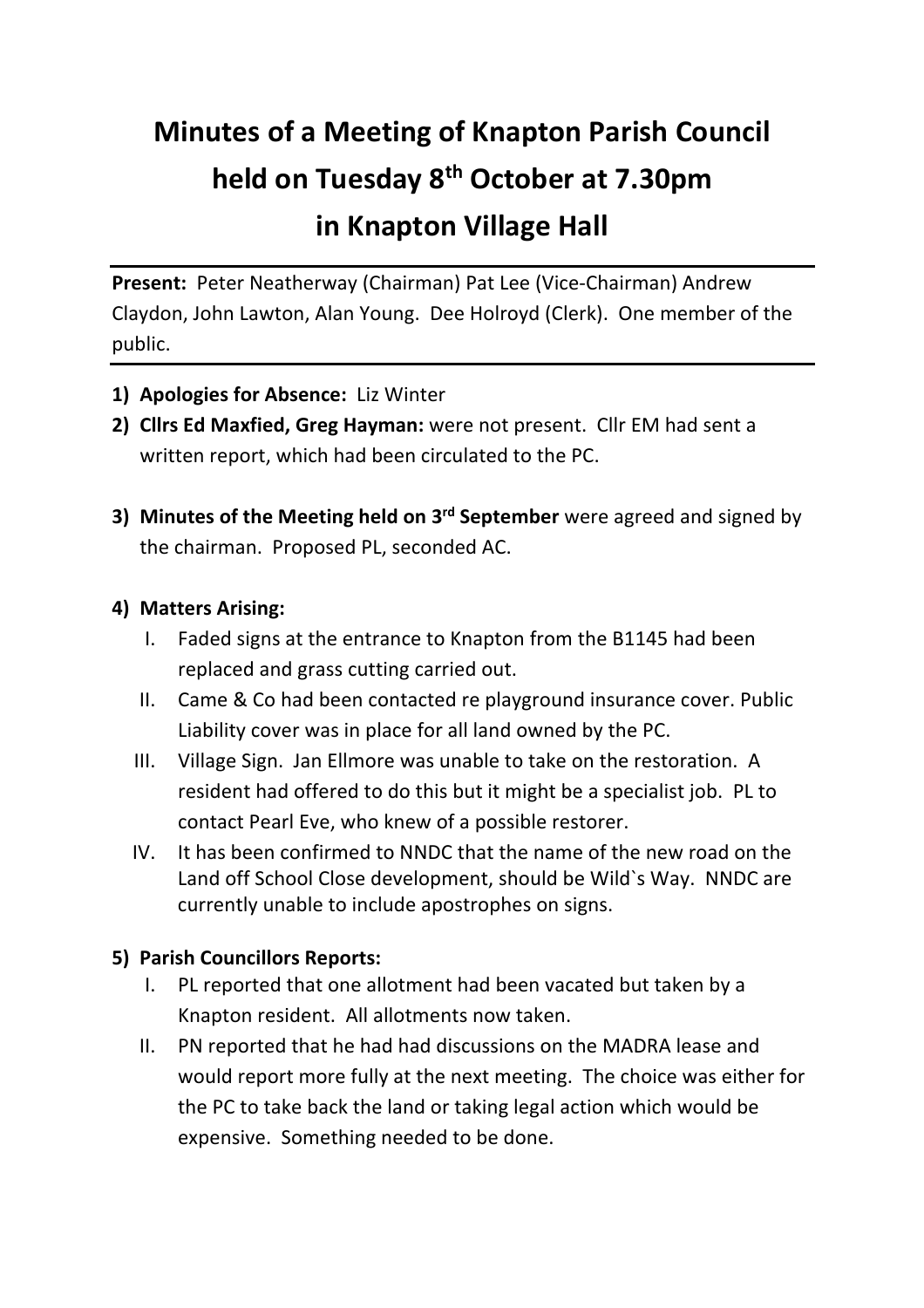- III. DBL reported that he had spoken to the Land off School Close builder. It was not known when the Village Hall car park would be open as a wall had yet to be built close to the perimeter. All footings were now in place.
- IV. AY reported that Alison`s Loke had now been cut. There had been one planning application, see below.
- V. JL reported he would attend a meeting with the police, who had now approved the proposed speed watch in Knapton. JL and PN had had a meeting with Highways and a police liaison officer about road signs and siting of a SAM2 machine. The cost of the sign, including posts (it has to be moved monthly and may not return to its original position for two months), would be about £3,000. JL to confirm. As there was sufficient money to complete the playground, it was hoped the Victory Housing Trust would meet this cost. If the machine was to collect speeding data, the cost would be higher. Data would inform police of times when speeding was an especial concern, i.e. school run times.
- VI. PN reported that the playground matting had been delivered. This would be laid by ALS Fencing, probably over a two-day period.

#### **6) Planning:**

PF/19/1498 – confirmation has gone to NNDC that the PC has no objection.

# **7) Finance:**

The clerk reported a current credit balance of £4676 after all invoices paid. The precept was still to come (£2126) and VAT of £111 to be reclaimed. The clerk wished to close the deposit account which earned only 57p last year and was superfluous. All agreed. The clerk would contact Lloyds Bank re on line access to statements as these were slow in arriving by post. A £50 donation to Mario, who had spent two evenings training residents in the use of a defibrillator, as well as a visit a few years ago, was agreed. Cheques were signed for the clerk £158 and matting £666 including VAT.

#### **8) New gymnastic equipment for the older resident:**

This has been suggested by Liz Winter. To be discussed at the next meeting.